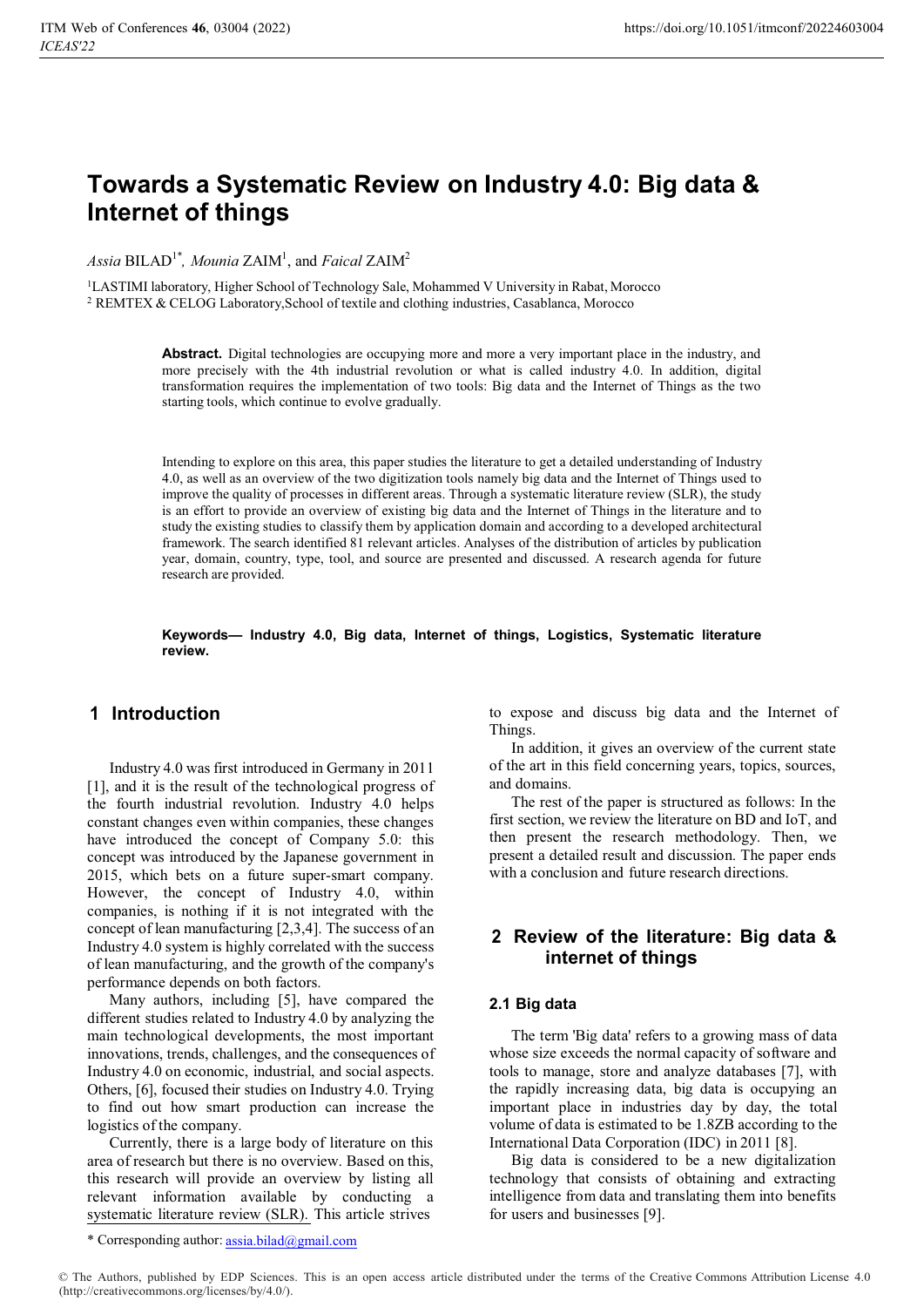Some characteristics describe the term big data namely: volume, variety, velocity, veracity, and value [10].

- Volume refers according to [11] to the huge numbers of data measured in gigabytes and petabytes, as well as the large numbers of files, tables, and transactions. Furthermore, according to [12] volume refers to data that is constantly growing and exceeds terabytes.

- The variety concerns the fact that big data is generated from heterogeneous and structured sources such as databases, simulations, and medical records. [12]

- Velocity is related to the speed of processing and response to demand [13], the analysis of data and the rapid processing of large data promptly guarantees the value of this data, the more time passes, the more the data loses its relevance.

- Veracity requires studying and addressing the uncertainty of data, then we find that big data fails in most of the time in unusual circumstances [12], according to [14] it is necessary to avoid dirty data and keep the data with high quality.

-Value refers to the valuable economic and social benefits of the development of the big data process.

# **2.2 Internet of things**

The Internet of Things is a network of physical objects that use sensors, software, and other intelligent devices to transfer and receive data from other systems via the Internet [15].

The IOT begins has played an important role in several areas, as examples transportation and logistics are the two sectors that are advanced in the adoption and application of IOT, according to [16] the internet of things refers to a network of elements consisting of embedded systems and sensors, allow companies and users to exchange data via the internet.

The Internet of Things is an architecture that facilitates the exchange of goods and services via the Internet [17], which includes risk [18] and uncertainty [19], to connect each object to a network.

# **3 Research methodology**

To present and evaluate the current knowledge on big data and the Internet of Things as well as past research, provide avenues for future research, we opted for a systematic literature review by searching for all relevant articles on the two tools of Industry 4.0: big data and the Internet of Things which are considered the starting tools towards digital transformation.

The systematic literature review will allow us to identify, select and critically evaluate existing research to answer questions, going through a methodology and a very precise protocol schematized in the following figure:



**Fig 1.** Research methodology

# **3.1 Definition of the research questions**

For our study, the research questions aim to formulate the research problem, collect, evaluate data (studies/publications), analyze interpret and present the results of our research.

To this end, three research questions (RQs) were raised as follows:

RQ1: What is the state of knowledge about big data and IOT?

RQ2: What is the current level of research on big data and IOT topics?

RQ3: What are the trends in domains, research methods, and which conferences, journals, and publishers have been active in the field of big data and the Internet of Things over the years?

# **3.2 Selection of the database**

The documentary resources we used in our study include four scientific sites: Sciences direct, Springer, web of science, and Emerald.

Some of these resources belong to important journals related to our research area, such as Big data analytics, Journal of big data, Internet of things.

# **3.3 Selection of search terms**

The study searched the database using the main keywords: 'Big data' 'Internet of Things', it identified and submitted a total of 11 search strings: ['Big Data', 'Big data analytics', 'Data Science', 'Data analytics', 'Internet of Processes' 'Machine Learning', 'Data Mining', 'Systematic Review', 'Literature Review', 'Systematic mapping review', 'Systematic mapping study'].

# **3.4 Application of the selection criteria**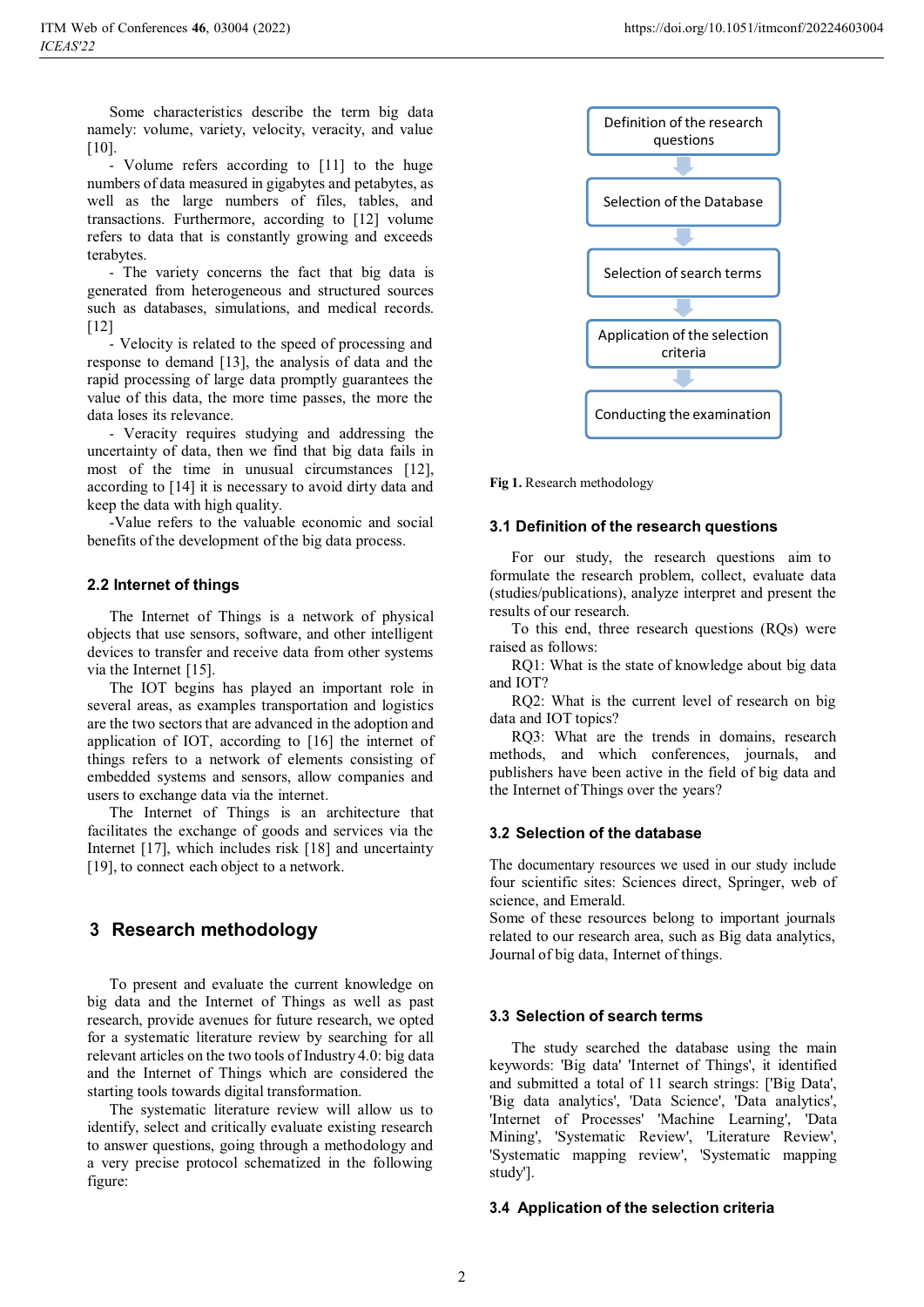We used the previously constructed search chain, so we considered all research interests, and we limited the search to the period from 2015 to 2021.

### **3.5 Conducting the examination**

The research was limited to the field of the abstract, a total of 163 articles were downloaded and studied, the objective was to collect the maximum number of articles on big data and IOT, as well as the different points of view, to be able to study the areas of application of the latter, A quality assessment was applied to remove the repetitive articles and those that did not answer our research questions, in the end 82, articles were taken into consideration to proceed to the establishment and analysis of the systematic literature review, a spreadsheet was built to collect and run the data of the selected articles.



**Fig 1.** Steps of the systematic review

#### **3.6 Synthesis of results**

The goal of data synthesis is to combine the evidence from the selected articles to provide answers to the original research questions. The results are presented in this step of the SLR.

# **4 Results**

In this section, we will present and discuss the key big data findings, and IoT-related topics identified by our research in our database.

### **4.1 Evolution of publications over time**

Figure 2 shows the number of articles published and reviewed between 2015 and 2021. It can be seen that the pattern of selected articles on big data and the Internet

of Things has fluctuated steadily over this period. There is a steady fluctuation of articles published on the topic between 2015 and 2019. It is interesting to note that a dramatic increase in publications in this area can be observed in the last two years 2020 and 2021 (60% of the sample), This considerable increase in the last few years shows that Industry 4.0 tools are of great interest to researchers and industrialists, and confirm the relevance of a literature review too closely study these tools and propose the ideas has developed in-depth in this area of research.



**Fig 3.** Number of publications per year

#### **4.2 Distribution of publications by field**

To understand the distribution of articles of Big data and the Internet of Things on the domain. Figure 3 presents the distribution of articles by domain, we can see that these two tools are used more in the supply chain and Smart cities with a rate of 35% and 23% of articles published. In addition, comes the production (17%) and transportation (15%), followed by Healthcare 4.0  $(6\%)$ , security (4%), and towards the end the maintenance and finance with a rate of 1%.



**Fig 4.** Distribution by field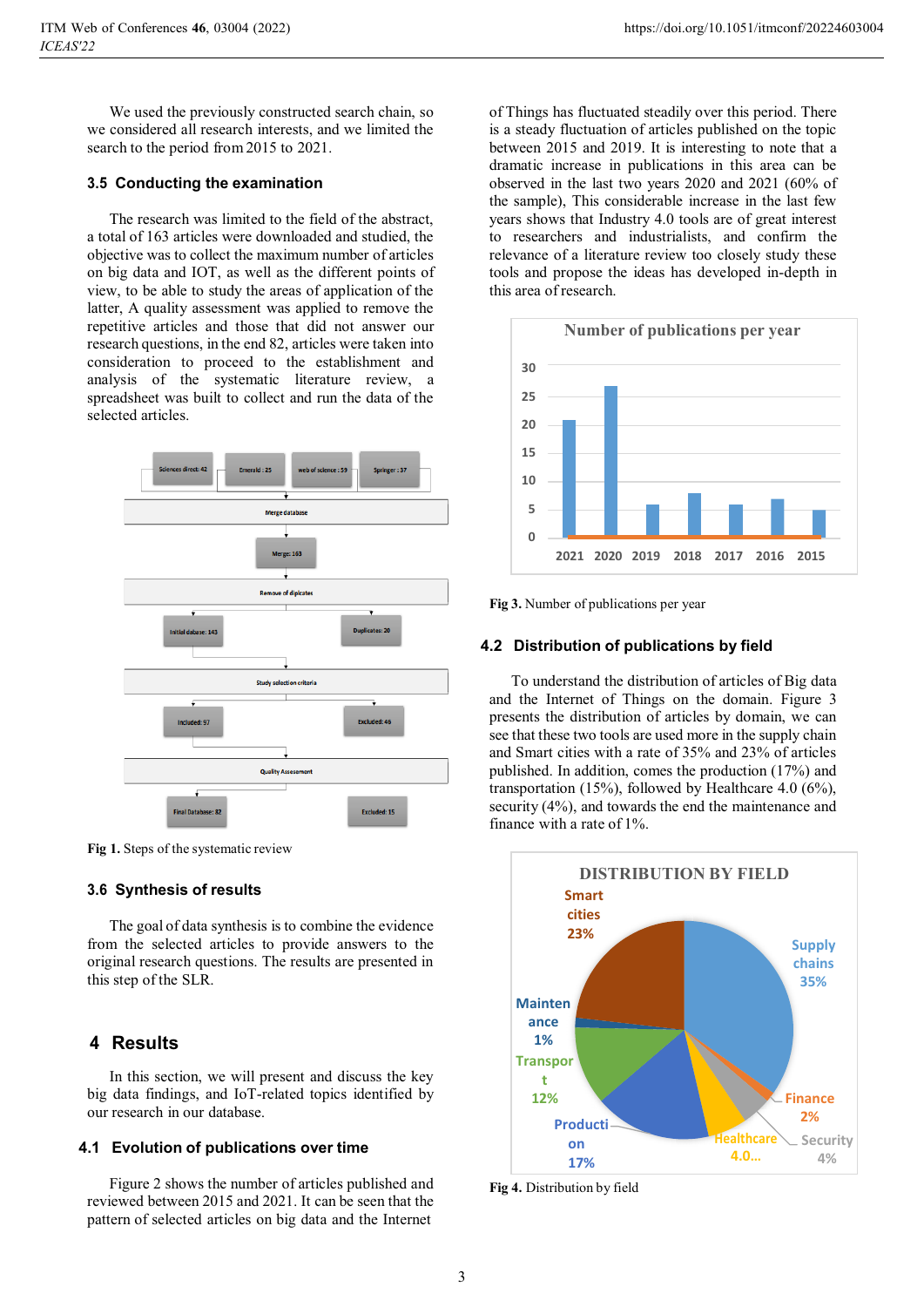#### **4.3 Classification of selected articles according to research methods**

All selected articles were classified according to their methodological approach and are represented in Figure The analysis shows that the research method: a literature review (56%) dominates the research area studied, followed by the research method Survey (12%), case study, and SLR (10%), and remains the other approaches with 8%.

It can be deduced then that the use of literature reviews and SLR to consolidate and strengthen existing knowledge, in addition, case studies and surveys are used to forge what is proposed in the literature.



**Fig 5.** Classification by research method

# **4.4 Distribution by tool**

In our research, we focused on the study of the two tools of Industry 4.0: big data and the Internet of Things, we found that 57% of the articles studied deal with big data, 33% on the IOT since they are considered to be the two basic tools for the implementation of smart cities, in addition, other tools are studied along with them, we find the Blockchain and cloud computing tool with 3%, and Artificial Intelligence with 2%, then machine Learning and CPS with 1%.



**Fig 6.** Distribution of publications by tools

#### **4.5 Distribution of publications by country**

The distribution of articles by country is presented in the following table. It is clear that China, India, the USA, and the UK are leading the research on the subject with respectively 29 articles  $(16\%)$ , 20 articles  $(11\%)$ , 14 articles (8%), and 14 articles (8%), followed by Australia with 12 articles each (7%), then the low countries with 7 articles.

**Table 1.** Distribution by country

| Country                     | # articles              | $\frac{0}{0}$ |
|-----------------------------|-------------------------|---------------|
| China                       | 29                      | 16%           |
| India                       | 20                      | 11%           |
| United Kingdom              | 14                      | 8%            |
| <b>USA</b>                  | 14                      | 8%            |
| Australia                   | 12                      | 7%            |
| the Netherlands             | $\overline{7}$          | 4%            |
| Hungary                     | 6                       | 3%            |
| Italy                       | 6                       | 3%            |
| France                      | 5                       | 3%            |
| Republic of Korea           | 5                       | 3%            |
| Spain                       | 5                       | 3%            |
| Sweden                      | 5                       | 3%            |
| Ireland                     | $\overline{4}$          | 2%            |
| Morocco                     | $\overline{4}$          | 2%            |
| Switzerland                 | $\overline{4}$          | 2%            |
| Turkey                      | $\overline{4}$          | 2%            |
| <b>United States</b>        | $\overline{4}$          | $2\%$         |
| Denmark                     | 3                       | $2\%$         |
| Germany                     | $\overline{3}$          | 2%            |
| Hong Kong                   | $\overline{3}$          | 2%            |
| New Zealand                 | $\overline{\mathbf{3}}$ | 2%            |
| Finland                     | $\overline{c}$          | $1\%$         |
| Iran                        | $\overline{c}$          | $1\%$         |
| <b>UAE</b>                  | $\overline{c}$          | $1\%$         |
| <b>United Arab Emirates</b> | $\overline{2}$          | $1\%$         |
| Bahrain                     | $\mathbf{1}$            | $1\%$         |
| Canada                      | $\mathbf{1}$            | $1\%$         |
| Ethiopia                    | $\mathbf{1}$            | $1\%$         |
| Indonesia                   | $\mathbf{1}$            | $1\%$         |
| Malaysia                    | $\mathbf{1}$            | $1\%$         |
| Mauritius                   | 1                       | $1\%$         |
| Mexico                      | 1                       | $1\%$         |
| Nigeria                     | 1                       | $1\%$         |
| Poland                      | $\mathbf{1}$            | $1\%$         |
| Singapore                   | 1                       | $1\%$         |
| Taiwan                      | 1                       | $1\%$         |
| Tunisia                     | $\mathbf{1}$            | $1\%$         |

# **4.6 Literature through journals**

In this step we will study the distribution of the articles studied according to the journals, the 81 articles treated were published in 48 different journals, in general, these journals are concentrated on the fields of computer science, industrial engineering, and production, on the other hand, the rest are concentrated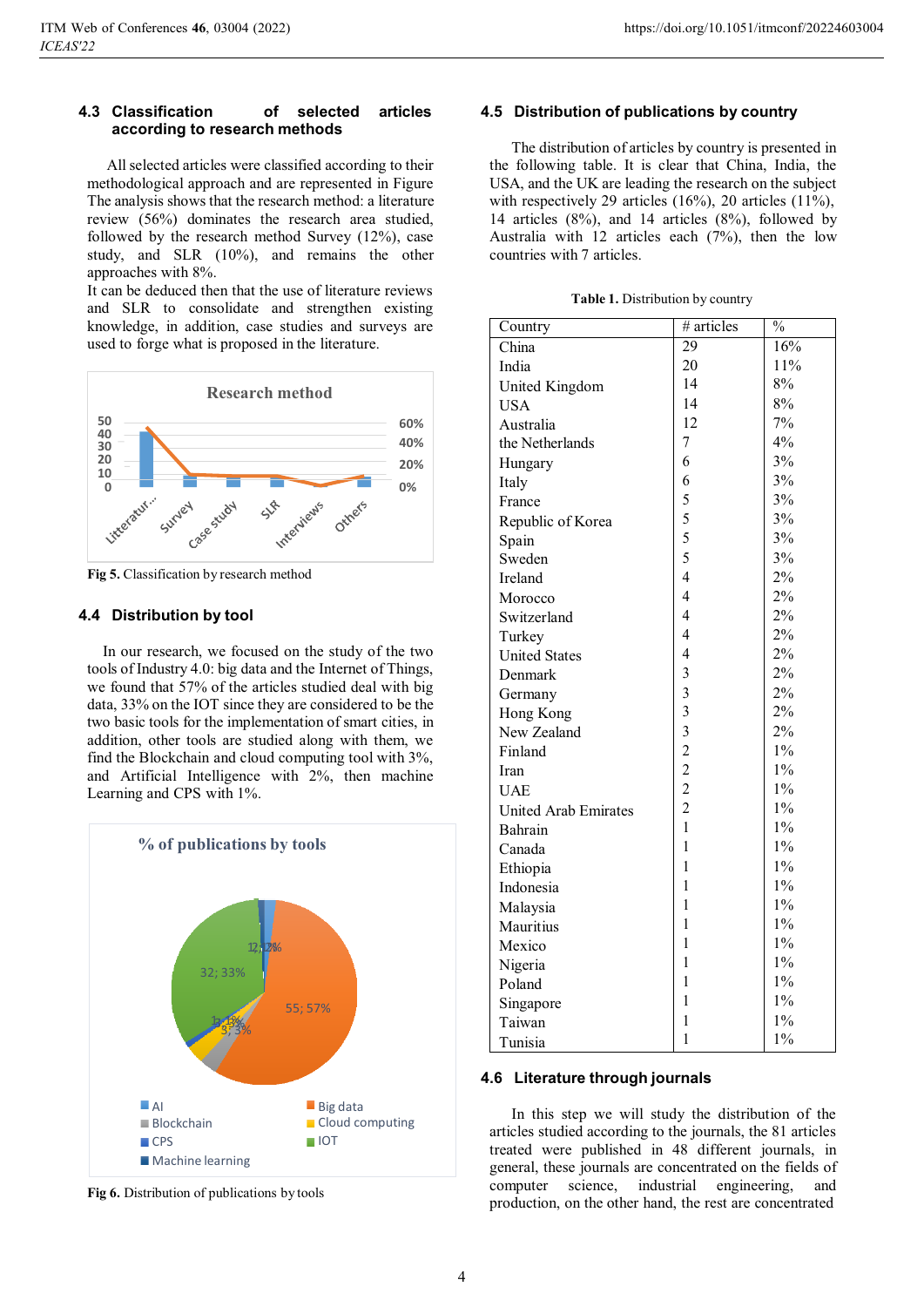on other fields namely logistics, transport, AI, and others.

According to table 2, we can see that the journal: Materials Today Proceedings which has the largest number of articles in our case with 8 articles, followed by Journal of Big Data with 5, then Computers & Industrial Engineering, International Journal of Production Economics, Microprocessors and Microsystems with 4 articles for each, which shows that these journals represent the journals that bring a great interest for this field and these tools.

| Journal                                             | #              | $\frac{0}{0}$ |
|-----------------------------------------------------|----------------|---------------|
|                                                     | articles       |               |
| Materials Today: Proceedings                        | 8              | 10%           |
| Journal of Big Data                                 | 5              | 6%            |
| Computers & Industrial Engineering                  | 4              | 6%            |
| International Journal of Production Economics       | 4              | 6%            |
| Microprocessors and Microsystems                    | 4              | 6%            |
| Cities                                              | 3              | 6%            |
| Journal of Business Research                        | 3              | 6%            |
| Computer Methods and Programs in Biomedicine        | 2              | 6%            |
| Internet of Things                                  | $\overline{c}$ | 6%            |
| Journal of Cleaner Production                       | $\overline{2}$ | 6%            |
| Journal of Industrial Information Integration       | $\overline{2}$ | 6%            |
| Journal of Data, Information and Management         | $\overline{2}$ | 6%            |
| Journal of Intelligent Manufacturing                | $\overline{c}$ | 6%            |
| Technological Forecasting & Social Change           | 2              | 6%            |
| <b>Agricultural Systems</b>                         | 1              | 6%            |
| Agronomy for Sustainable Development                | 1              | 6%            |
| AI & SOCIETY                                        | 1              | 6%            |
| Alexandria Engineering Journal                      | 1              | 6%            |
| <b>Big Data Analytics</b>                           | 1              | 6%            |
| Chen Journal of Cloud Computing: Advances,          | 1              | 6%            |
| Systems and Applications                            |                |               |
| <b>Computer Communications</b>                      | 1              | 6%            |
| <b>Computer Networks</b>                            | 1              | 6%            |
| Computers and Operations Research                   | 1              | 6%            |
| Computers in Industry                               | 1              | 6%            |
| Displays                                            | 1              | 6%            |
| Engineering<br>Engineering Science and Technology   | 1<br>1         | 6%<br>6%      |
| <b>Enterprise Information Systems</b>               | 1              | 6%            |
| Global supply chains                                | 1              | 6%            |
| <b>Future Generation Computer Systems</b>           | 1              | 6%            |
| Environmental Technology & Innovation               | 1              | 6%            |
| <b>IEEE</b>                                         | 1              | 6%            |
| International Conference on Manufacturing           | 1              | 6%            |
| International Journal of Data Science and Analytics | 1              | 6%            |
| International Journal of Logistics Management       | 1              | 6%            |
| International Journal of Production Research        | 1              | 6%            |
| International Journal of Digital Earth              | 1              | 6%            |
| Journal of Management Science and Engineering       | 1              | 6%            |
| Journal of Internet Services and Applications       | 1              | 6%            |
| Management Systems in Production Engineering        | 1              | 6%            |
| Omega                                               | 1              | 6%            |
| Pattern Recognition Letters                         | $\mathbf{1}$   | 6%            |
| Procedia computer science                           | 1              | 6%            |
| Research in Transportation Business & Management    | 1              | 6%            |
| Procedia Engineering: 7th International Conference  | 1              | 6%            |
| on Engineering, Project, and Production             | 1              | 6%            |
| Management                                          |                |               |
| Robotics and Computer Integrated Manufacturing      | 1              | 6%            |
| The international journal of management science     | 1              | 6%            |
| Transportation Research Part E                      | 1              | 6%            |

# **5 Conclusion & Discussion**

Over the years, the volume of data has been increasing, which has pushed companies to look for solutions and tools to manage and organize this huge flow.

Now, and with the emergence of Industry 4.0, several techniques and tools have become necessary and play an important and interesting role in the industry, to properly handle data management.

Among these tools are big data and the internet of things.

The main goal of this study was to conduct a literature review on BD, IoT using several data sources, based on SLR over 6 years (2015-2021). Our search identified 81 relevant articles.

The distribution of the identified articles by publication year, field, country, source, search method, and tools was presented and discussed. This study will help researchers and practitioners to understand the digitization tools Big Data and the Internet of Things, and to have a global view on the existing studies and researches related to these two tools, and to be able to use them as a basis in their future studies.

Based on our previous review, we propose the following as some of future research directions:

-We have classified the articles by year from 2015 to 2021, future work could classify these articles differently; for example, it could start from 2021 and produce a knowledge map that shows the evolution of articles/research.

-Our study shows that the digitalization tool: Blockchain and cloud computing are present with Big data and IOT, which shows the interest of future work on these two tools.

-According to our SLR, we found that the use of these two tools cover several domains, except a lack in the areas of health, education ... which may motivate researchers to study the digitization of the latter areas.

# **References**

- 1. H. Kagermann, W. D. Lukas., & W. Wahlster, ''Industry 4.0: With the Internet of Things on the Way to the 4th Industrial Revolution. VDI nachrichten, 13, 2011.
- 2. G. Di Bona, V. Duraccio, A. Silvestri, and A. Forcina, "Validation and application of a safety allocation technique (integrated hazard method) to an aerospace prototype," In: Proceedings of the IASTED international conference on modelling, identification, and control, MIC. pp 284– 290, 2014.
- 3. D. Falcone, A. Silvestri, G. Bona, and al, "Study and modelling of very flexible lines through simulation", 2010.

4. D. Falcone, A. Silvestri, A. Forcina, and A. Pacitto, "Modeling and simulation of an assembly line: a new approach for assignment and optimization of activities of operators," In: MAS (The International